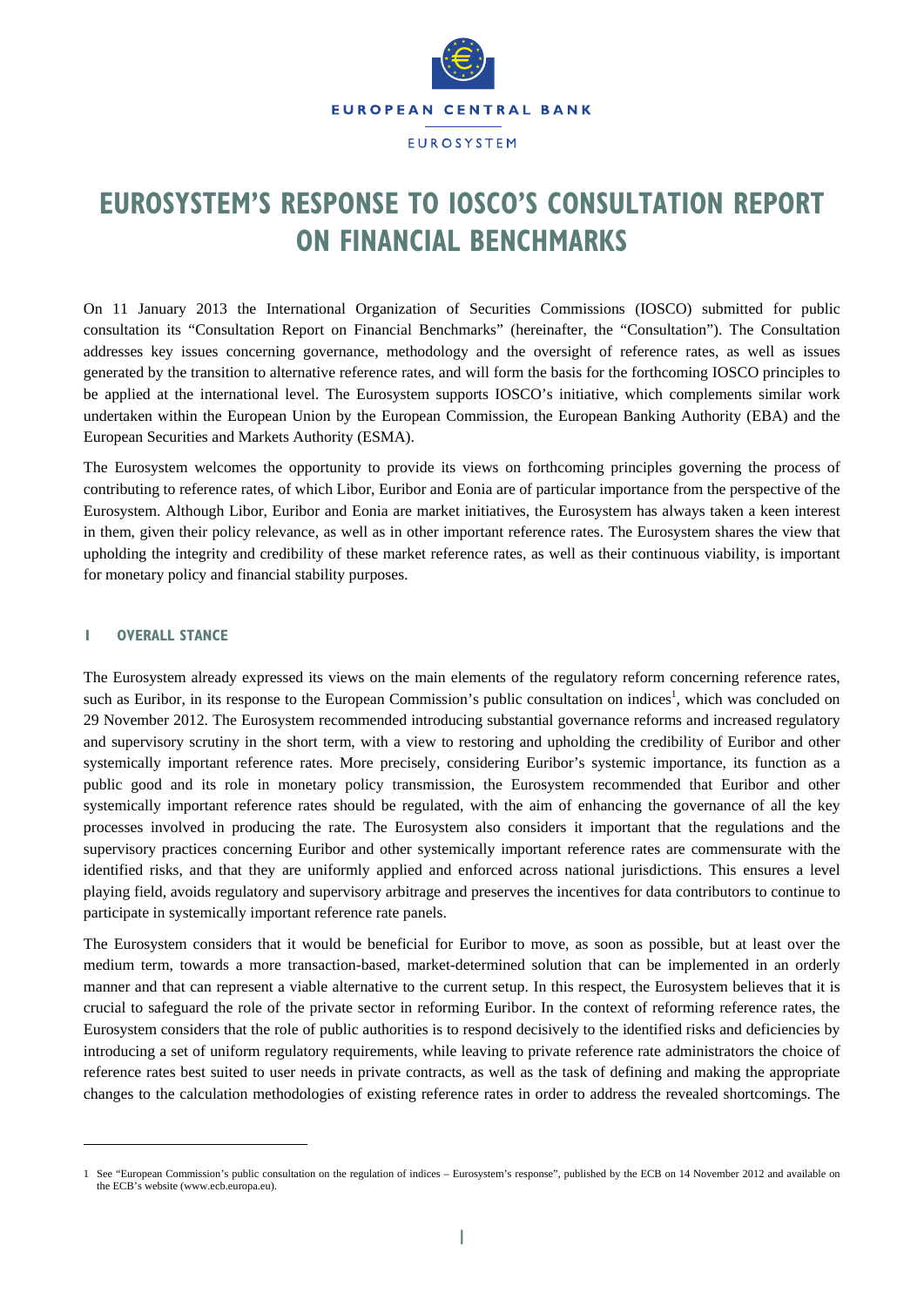authorities could support the transition process by providing an adequate transition regime which addresses the operational and legal risks in a transparent, predictable and equitable manner.

#### **2 PROPOSED CRITERIA FOR IOSCO'S FORTHCOMING PRINCIPLES AND THEIR IMPLEMENTATION**

The Eurosystem welcomes the fact that, since its recommendations regarding the scope for Euribor reform were published, a number of other important reform initiatives have been launched at the international and European levels, such as this Consultation, as well as the EBA and ESMA's consultation on the principles for benchmark-setting processes in the  $EU^2$ , to which the Eurosystem will also respond. Given that such initiatives may guide future international principles and legislation adopted at the EU or national levels defining the regulatory and supervisory framework for the production of reference rates, the Eurosystem finds it relevant to define certain criteria for such future principles and legislation. In particular, the Eurosystem considers that IOSCO's forthcoming principles, and any associated implementation guidelines, should meet the following criteria.

#### **CRITERION 1: PRINCIPLES AND IMPLEMENTATION GUIDELINES COMMENSURATE WITH IDENTIFIED RISKS.**

The Eurosystem believes that IOSCO's forthcoming principles, implementation guidelines, code of conduct and any regulatory and supervisory requirements that may be adopted on this basis at the EU or national levels, which would apply to reference rates such as Libor, Euribor and Eonia, should be both adequate and commensurate with the identified risks. They should address the identified risks and deficiencies while avoiding imposing unnecessary or excessive burdens on the reference rate data contributors, for example by requiring overlapping measures addressing the same risks or, in the case of contributors with international operations, requiring that various national supervisors implement overlapping or contradicting measures. An appropriate balance must be found between a sound production process with adequate controls and safeguards on the one hand, and cost-efficiency for data contributors on the other. This balance is also essential to avoid deterring market participants from voluntarily contributing data to reference rates. In particular, IOSCO's forthcoming principles, and any resulting regulatory and supervisory requirements, should distinguish between different levels of operational risk entailed by specific reference rate calculation methodologies. A distinction should be made, for instance, between methodologies which are entirely transaction-based and those which involve some expert judgement on the part of data contributors; the latter would need more intensive oversight.

### **CRITERION 2: HARMONISED REGULATION, SUPERVISION AND ENFORCEMENT.**

l

The Eurosystem considers that Libor, Euribor and other systemically important reference rates should be regulated, given their role as a public good and their importance in monetary policy transmission<sup>3</sup>. To be efficient, such regulation and supervision needs to be based on principles introduced in a consistent manner at the international level. Indeed, considering that many of the contributors to reference rates such as Libor and Euribor are international entities which operate across multiple jurisdictions, there is a compelling need for coordinated and uniformly implemented rules and supervisory practices concerning the governance, submission and calculation of such systemically important reference rates across national jurisdictions. Otherwise, non-harmonised national regulation, differing interpretations of the same principles and laws, or unaligned actions by national supervisors could lead both to higher compliance costs for contributors in some jurisdictions, and to an uneven playing field, thereby decreasing incentives for voluntary contributors to the reference rate production process, and potentially encouraging regulatory and supervisory arbitrage. Considering IOSCO's mission to develop, implement and promote adherence to internationally recognised and consistent

 $2^{\circ}$  See the EBA and ESMA's consultation paper "Principles for Benchmarks-Setting Processes in the EU", published on 11 January 2013 and available on the EBA website (www.eba.europa.eu) and the ESMA website (www.esma.europa.eu).

<sup>3</sup> Currently, neither the submission to, nor the administration of Euribor is regulated at the EU level. Meanwhile, the Eurosystem notes that, as far as regulation of Libor is concerned, relevant legislation has been introduced in the UK implementing the earlier recommendations contained in the final report of the Wheatley Review of Libor. See "Wheatley Review of LIBOR: Final Report", published in September 2012 and available on the UK Treasury's website (www.hm-treasury.gov.uk). Also see the UK Financial Services Act 2012.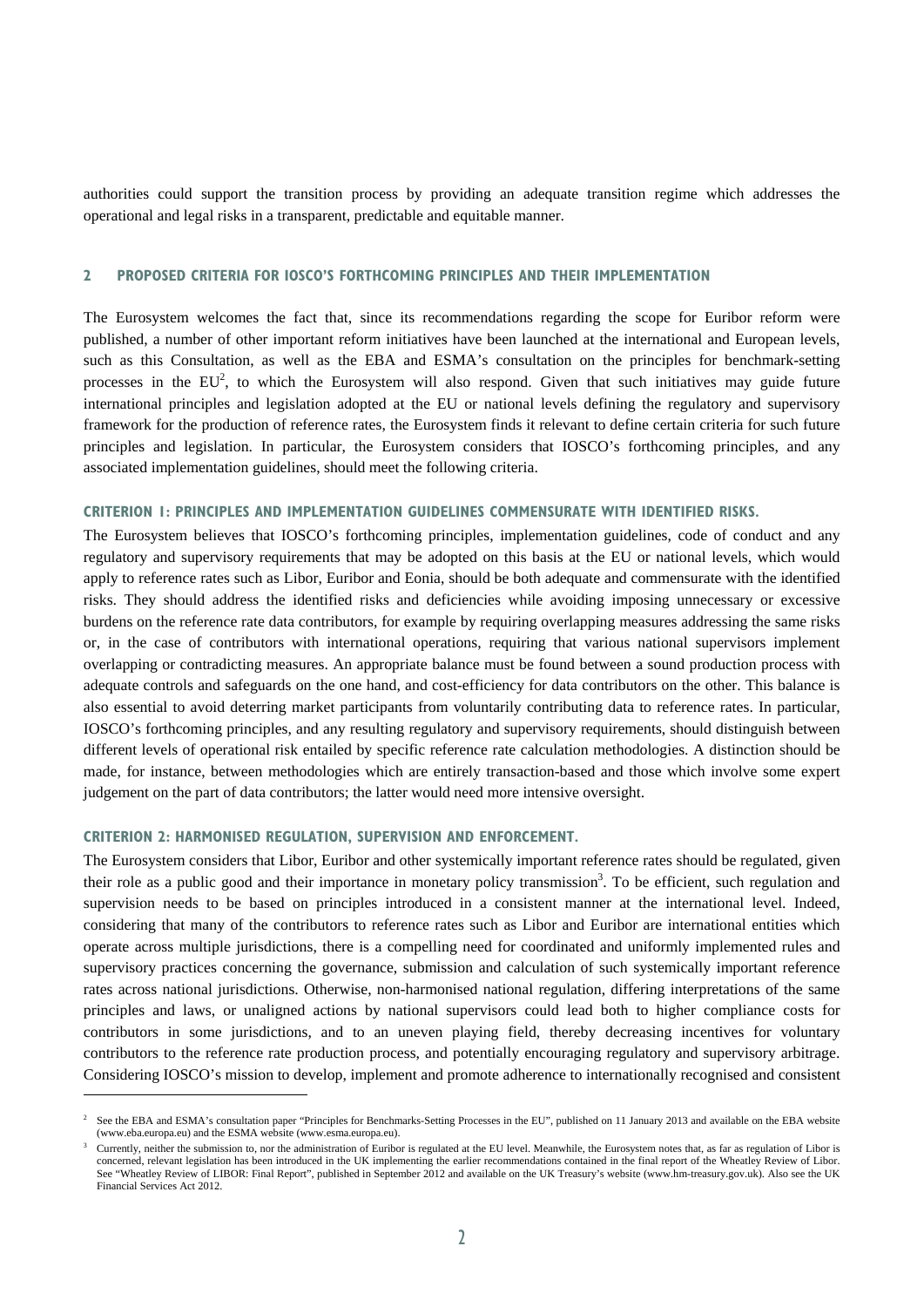standards of regulation, oversight and enforcement, the Eurosystem encourages IOSCO to promote and support the implementation, at the international level, of uniform principles for the regulatory and supervisory framework regarding systemically important reference rates.

# **CRITERION 3: APPROPRIATE AND TIMELY METHODOLOGICAL CHANGES.**

The Eurosystem recognises the importance of the issue of data sufficiency in the construction of credible reference rates, as raised by the Consultation<sup>4</sup>. A reference rate which is considered insufficiently anchored to transaction data may require methodological changes or a transition to alternative reference rates with a more liquid compilation base. The Eurosystem supports the view of IOSCO's task force that a reference rate should be anchored, when possible, by observable transactions, entered into at arm's length, between buyers and sellers (which does not imply that nontransactional information is inappropriate). Any such methodological change should: (a) include a suitability assessment of alternative solutions, including a cost-benefit analysis; (b) be implemented in an orderly manner which does not endanger the financial stability of the financial system; and (c) safeguard the role of the private sector in the process. The Eurosystem believes that IOSCO is well placed to oversee and coordinate such work on the methodological framework at the international level.

More specifically, as already noted in its earlier response to the European Commission's public consultation, the Eurosystem considers Euribor's move towards a more transaction-based solution, subject to appropriate feasibility testing, to be beneficial. Given the important role that both Euribor and Libor play in various jurisdictions, the Eurosystem considers it important that a unified framework on transaction data sufficiency, which defines the criteria for undertaking methodological changes, is agreed for these rates. Such a framework should: (1) clarify what role the authorities and national supervisors should have in initiating methodological changes aimed at making reference rates more transaction-based, and what should be left to the private sector; (2) establish objective criteria which determine when the methodology used to calculate a reference rate needs to be revised, for example by moving towards a more liquid compilation base, in a manner that will ensure uniform interpretation and implementation by both reference rate administrators and national supervisors; (3) assess whether the alternative methodology or reference rate(s) is a viable alternative to the one being replaced, including from a cost-benefit perspective; (4) identify and address the implications of any proposed methodological changes for financial stability and the smooth functioning of financial markets; and (5) put forward a realistic timeline for the transition process, also considering the current state of financial markets.

# **CRITERION 4: MITIGATION OF TRANSITIONAL RISKS.**

The Eurosystem welcomes the Consultation's in-depth discussion of the issues generated by a transition to an alternative reference rate<sup>5</sup>. The Eurosystem agrees with the Consultation's view that a market transition between reference rates needs to be transparent and implemented in such a way as to minimise the impact on all classes of market participants. The Eurosystem also supports the introduction of "living wills" by reference rate administrators – in other words a default plan in case a key reference rate becomes unviable in the market and must be dropped; such provisions would make the transition to a new reference rate more transparent and could also reduce the need for public sector intervention. For such plans to be workable, however, they must include a framework that holds the administrator to the commitments made in the plan.

Specifically as regards Euribor, the authorities should support the work of the private sector in identifying what form a reformed Euribor should take, or which alternative reference rate(s) would be best suited to serve as a replacement, rather than imposing specific solutions on the market. Once a suitable solution has been identified, the authorities could substantially contribute to the transition to the new methodology or reference rate by providing an appropriate legal framework in a timely manner. Such a transition regime would mitigate the operational and legal risks and protect the

l

<sup>&</sup>lt;sup>4</sup> See Consultation, Chapter 4, Section A: "The sufficiency of data used to construct Benchmarks".

<sup>&</sup>lt;sup>5</sup> See Consultation, Chapter 4, Section B: "Transition Issues".